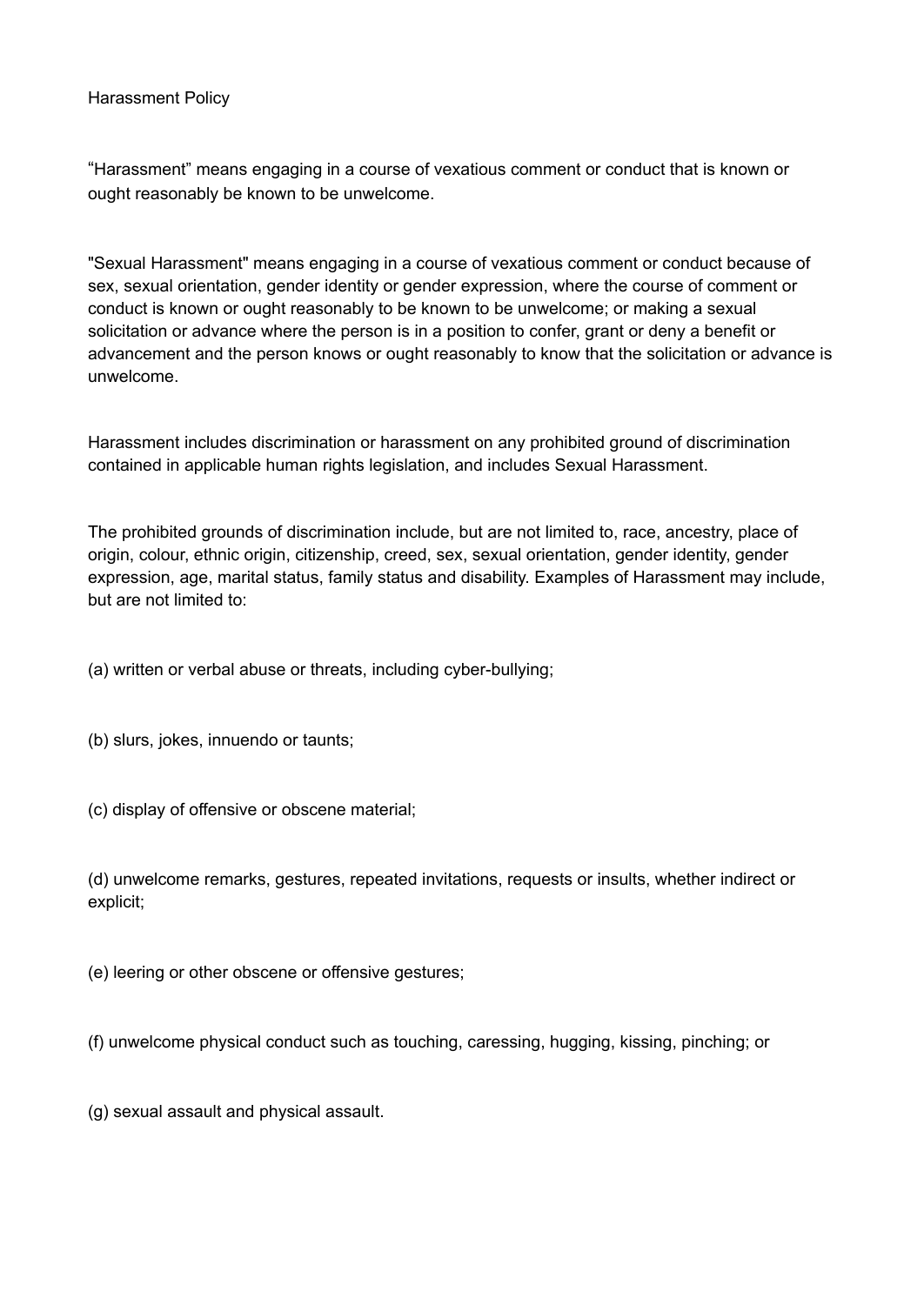Harassment also includes any form of retaliation or reprisal against an individual for having invoked a policy designed to prohibit harassment, for having participated or co-operated in an investigation under such a policy, or for having associated with a person who properly invoked the policy.

Harassment may be either intentional or unintentional; unintentional behaviour may still constitute Harassment but may attract different action by the organization than if the behaviour was intentionally meant to harass. It is not an acceptable defence to say either that the conduct or that offence was not intended. It is the effect of the conduct that is material.

Reasonable discipline and/or performance or professional management must not be confused with Harassment. Reasonable discipline and performance or professional management falls within the authority and discretion of the organization and is a standard condition of members is of course wholly permissible.

Procedures for filing a harassment claim

A member may file a complaint by contacting the chair/ombudsman of the Diversity, Equity and Inclusion Committee. The complaint may be verbal or written, and will be recorded. The ACCTS board will be made aware when an incident report is submitted. This process will remain confidential within the Diversity, Equity and Inclusion Committee and the ACCTS board. The member may choose to remain anonymous, and should be prepared to provide details of the incident. The complaint may be from a member that witnessed an incident of harassment, or from the subject of harassment themselves. The chair will provide the Incident Report (See index A) to the member filing the complaint. This report will be stored by the chair of the Diversity, Equity and Inclusion Committee in a safe space to ensure privacy and confidentiality. Access to the Incident Report will be restricted to the chair/ombudsman of the Diversity, Equity and Inclusion Committee, ACCTS board as well as the elected mediator of the incident.

Mediation and Responsibility to Act

Every report will be acted upon accordingly. The committee will make a recommendation on an appropriate mediator for each incident based on the nature of the incident. The mediator may be internal or external. An internal mediator will require appropriate training in mediation or conflict resolution. An external mediator may be required in the case of a conflict of interest, or in the absence of a trained internal mediator. Mediation will occur if appropriate and possible between the parties involved. Mediation will be voluntary and confidential. Mediation may involve informing the member of whom the complaint is directed towards. Education may be provided if necessary. Mediation may resolve with a formal apology if the perpetrator understands how their actions are in breach of the harassment policy. If resolved, the Incident Report will reflect the outcome, and be stored confidentially with the Diversity, Equity and Inclusion committee. The ACCTS board will be made aware of the outcome.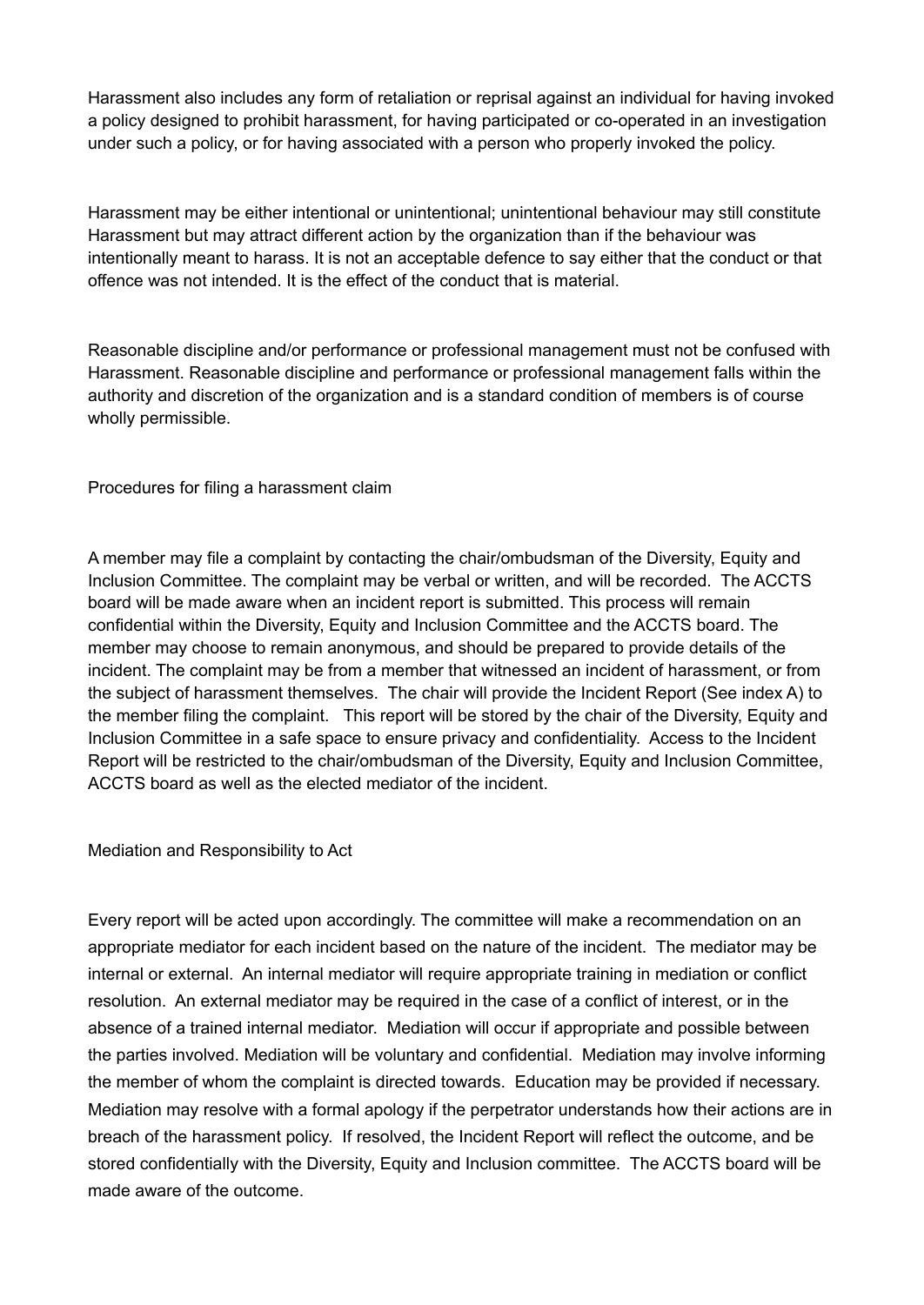If mediation does not resolve the issue, the Diversity, Equity and Inclusion committee will make recommendations to the ACCTS board based on the facts of the report, as well as the outcome of mediation. These may involve recommendations on future participation in ACCTS trips and activities. The report will be discussed in a timely manner with the ACCTS board members.

# **INDEX A**

# **Harassment Incident Report**

\*if Anonymous report, please skip to Section B

# **Section A - Contact Information**

Full Name:

Home Address:

Email:

Phone:

# **Section B - Incident Information**

Date of Incident:

Location of Incident:

Type of Conduct:

- ❏ verbal conduct slurs, jokes, innuendos or taunts
- ❏ written conduct notes, emails, letters, cyber bullying, etc
- ❏ visual conduct body language, offensive gestures, leering
- ❏ unwelcome remarks, gestures, repeated invitations, requests or insults
- ❏ display of offensive or obscene material
- ❏ physical assault
- ❏ sexual assault unwelcome touching, rape, etc

Types of Harassment:

- ❏ race or ethnicity
- ❏ sex
- ❏ sexual orientation
- ❏ gender identity or expression
- ❏ disability